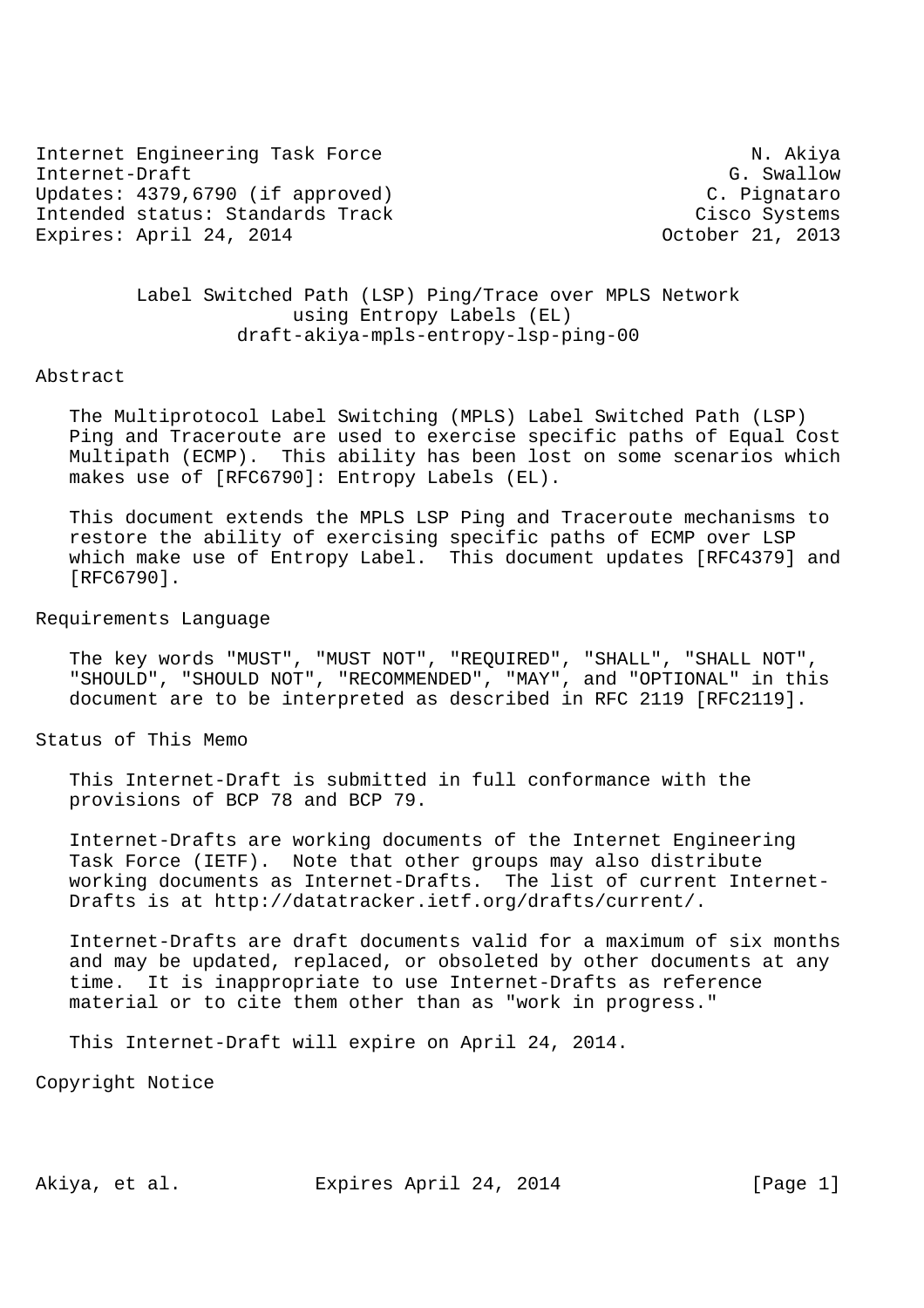Copyright (c) 2013 IETF Trust and the persons identified as the document authors. All rights reserved.

 This document is subject to BCP 78 and the IETF Trust's Legal Provisions Relating to IETF Documents (http://trustee.ietf.org/license-info) in effect on the date of publication of this document. Please review these documents carefully, as they describe your rights and restrictions with respect to this document. Code Components extracted from this document must include Simplified BSD License text as described in Section 4.e of the Trust Legal Provisions and are provided without warranty as described in the Simplified BSD License.

Table of Contents

| $1$ .<br>Introduction $\ldots \ldots \ldots \ldots \ldots \ldots \ldots \ldots$                                                                                                                                                                         | 2  |
|---------------------------------------------------------------------------------------------------------------------------------------------------------------------------------------------------------------------------------------------------------|----|
| 2.<br>Overview<br>and a construction of the construction of the construction of the construction of the construction of the construction of the construction of the construction of the construction of the construction of the construction of         | 3  |
| $\overline{3}$ .                                                                                                                                                                                                                                        | 5  |
| 4.<br>Initiating LSR Procedures                                                                                                                                                                                                                         | 6  |
| 5. Responder LSR Procedures                                                                                                                                                                                                                             | 7  |
| 5.1. IP Based Load Balancer & Not Imposing ELI/EL                                                                                                                                                                                                       | 7  |
| 5.2. IP Based Load Balancer & Imposing ELI/EL                                                                                                                                                                                                           | 8  |
| 5.3. Label Based Load Balancer & Not Imposing ELI/EL                                                                                                                                                                                                    | 8  |
| 5.4. Label Based Load Balancer & Imposing ELI/EL                                                                                                                                                                                                        | 9  |
| 5.5. FAT MS-PW Stitching LSR                                                                                                                                                                                                                            | 9  |
|                                                                                                                                                                                                                                                         | 10 |
| 7.                                                                                                                                                                                                                                                      | 10 |
| New Multipath Information Type: 10<br>8.                                                                                                                                                                                                                | 11 |
| 9.                                                                                                                                                                                                                                                      | 13 |
|                                                                                                                                                                                                                                                         | 13 |
|                                                                                                                                                                                                                                                         | 13 |
|                                                                                                                                                                                                                                                         | 13 |
|                                                                                                                                                                                                                                                         | 13 |
| 11.2. Multipath Information Types                                                                                                                                                                                                                       | 13 |
|                                                                                                                                                                                                                                                         |    |
|                                                                                                                                                                                                                                                         | 14 |
|                                                                                                                                                                                                                                                         | 14 |
|                                                                                                                                                                                                                                                         | 14 |
| Normative References<br>14.1                                                                                                                                                                                                                            | 14 |
| 14.2. Informative References                                                                                                                                                                                                                            | 14 |
| Authors' Addresses<br>$\mathbf{r}$ , and a set of the set of the set of the set of the set of the set of the set of the set of the set of the set of the set of the set of the set of the set of the set of the set of the set of the set of the set of | 14 |
|                                                                                                                                                                                                                                                         |    |

1. Introduction

Akiya, et al. Expires April 24, 2014 [Page 2]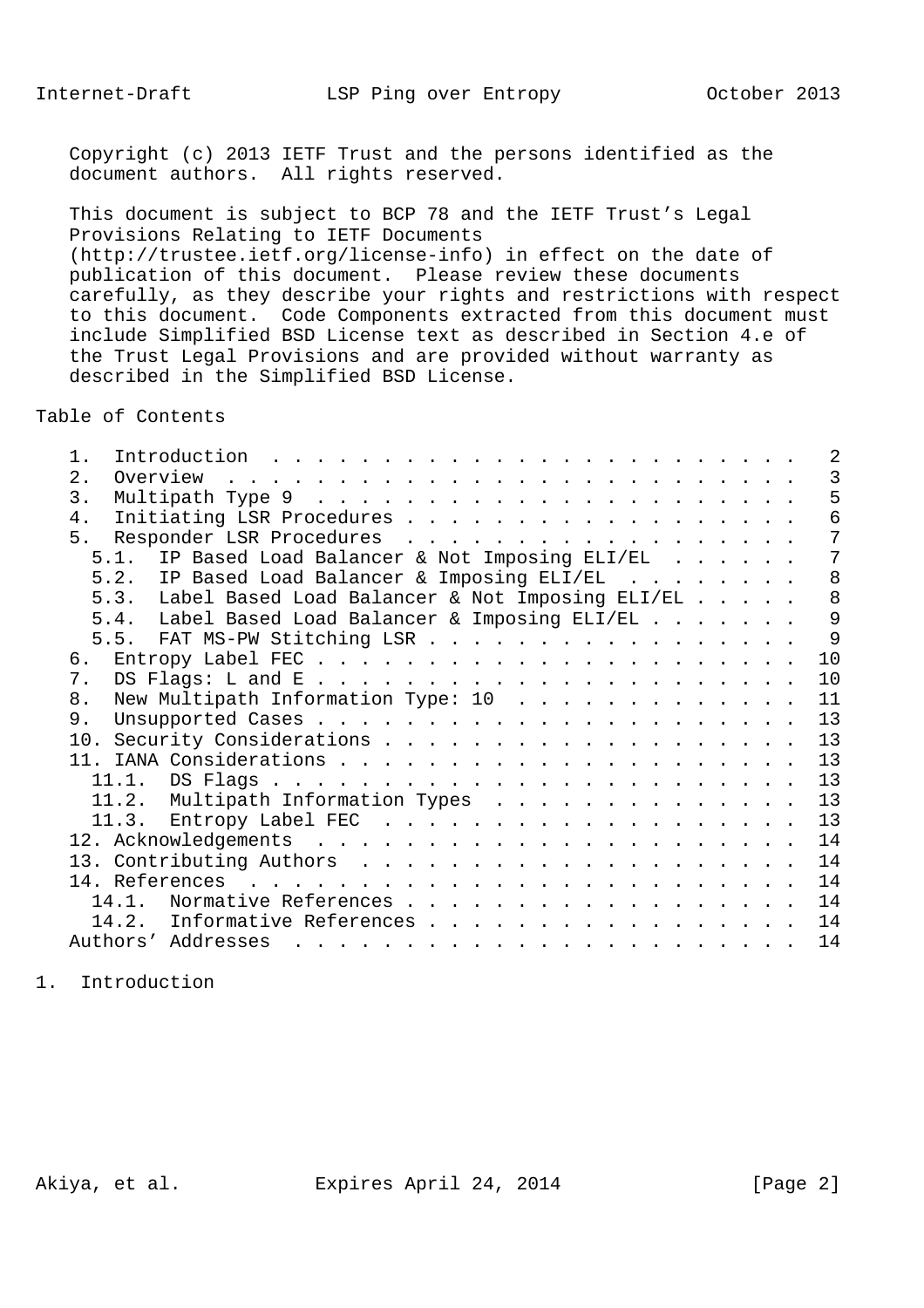Section 3.3.1 of [RFC4379] specifies multipath information encoding which can be used by LSP Ping initiator to trace and validate all ECMP paths between ingress and egress. These encodings are sufficient when all the LSRs along the path(s), between ingress and egress, consider same set of "keys" as input for load balancing algorithm: all IP based or all label based.

 With introduction of [RFC6790], it is quite normal to see set of LSRs performing load balancing based on EL/ELI while others still follow the traditional way (IP based). This results in LSP Ping initiator not be able to trace and validate all ECMP paths in following scenarios:

- o One or more transit LSRs along ELI/EL imposed LSP do not perform ECMP load balancing based on EL (hashes based on "keys" including IP destination address). This scenario is not only possible but quite common due transit LSRs not implementing [RFC6790] or transit LSRs implementing [RFC6790] but not implementing suggested transit LSR behavior in Section 4.3 of [RFC6790].
- o Two or more LSPs stitched together with at least one LSP being ELI /EL imposing LSP. Such scenarios are described in [I-D.ravisingh-mpls-el-for-seamless-mpls].

 These scenarios will be quite common because every deployment of [RFC6790] will invariably end up with nodes that support ELI/EL and nodes that do not. There will typically be areas that support ELI/EL and areas that do not.

 As pointed out in [RFC6790] the procedures of [RFC4379] with respect to multipath information type {9} are incomplete. However [RFC6790] does not actually update [RFC4379]. Further the specific EL location is not clearly defined, particularly in the case of FAT Pseudowires [RFC6391]. Herein is defined a new FEC Stack sub-TLV for the Entropy Label. Section 3 of this document updates the procedures for multipath information type {9}.

### 2. Overview

 [RFC4379] describes LSP traceroute as an operation performed through initiating LSR sending LSP Ping packet (LSP echo request) with incrementing TTL, starting with TTL of one. Initiating LSR discovers and exercises ECMP by obtaining multipath information from each transit LSR and using specific destination IP address or specific entropy label.

 LSP Ping initiating LSR sends LSP echo request with multipath information. This multipath information is described in DSMAP/DDMAP

Akiya, et al. Expires April 24, 2014 [Page 3]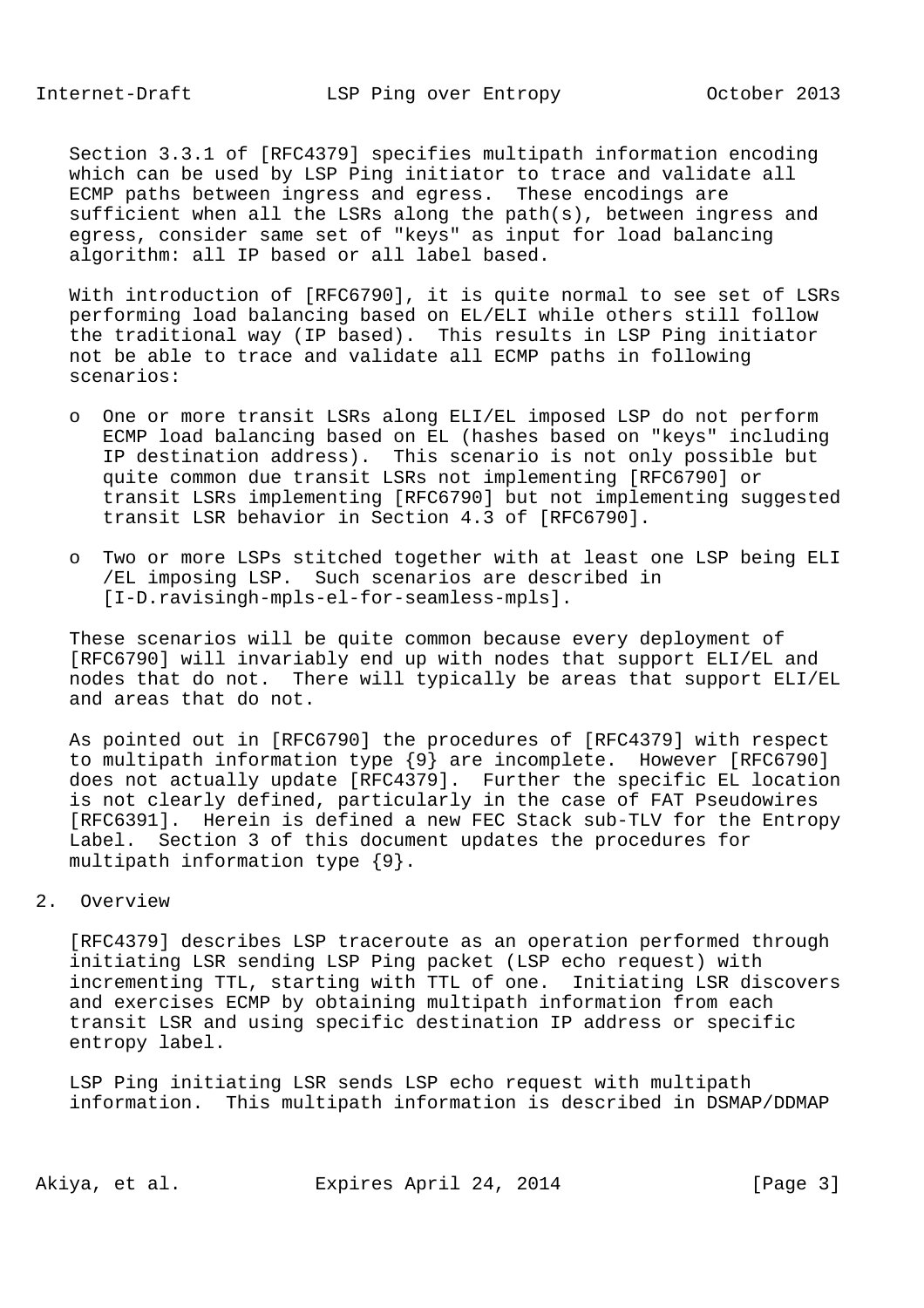TLV of echo request, and can contain set of IP addresses or set of labels today. Multipath information types  $\{2, 4, 8\}$  carry set of IP addresses and multipath information type {9} carries set of labels. Responder LSR (receiver of LSP echo request) is to determine subset of initiator specified multipath information which load balances to each downstream (outgoing interface). Responder LSR sends LSP echo reply with resulting multipath information per downstream (outgoing interface) back to the initiating LSR. Initiating LSR is then able to use specific IP destination address or specific label to exercise specific ECMP path on the responder LSR.

Current behavior is problematic in following scenarios:

- o Initiating LSR sends IP multipath information, but responder LSR load balances on labels.
- o Initiating LSR sends label multipath information, but responder LSR load balances on IP addresses.
- o Initiating LSR sends any of existing multipath information to ELI/ EL imposing LSR, but initiating LSR can only continue to discover and exercise specific path of ECMP if ELI/EL imposing LSR responds with both IP addresses and associated EL corresponding to each IP address. This is because:
	- \* ELI/EL imposing LSR that is a stitching point will load balance based on IP address.
	- \* Downstream LSR(s) of ELI/EL imposing LSR may load balance based on ELs.
- o Initiating LSR sends any of existing multipath information to ELI/ EL imposing LSR, but initiating LSR can only continue to discover and exercise specific path of ECMP if ELI/EL imposing LSR responds with both labels and associated EL corresponding to label. This is because:
	- \* ELI/EL imposing LSR that is a stitching point will load balance based on EL from previous LSP and imposes new EL.
	- \* Downstream LSR(s) of ELI/EL imposing LSR may load balance based on new ELs.

 The above scenarios point to how the existing multipath information is insufficient when LSP traceroute is operated on an LSP with Entropy Labels described by [RFC6790]. Therefore, this document defines a multipath information type to be used in the DSMAP/DDMAP of LSP echo request/reply packets in Section 8.

Akiya, et al. Expires April 24, 2014 [Page 4]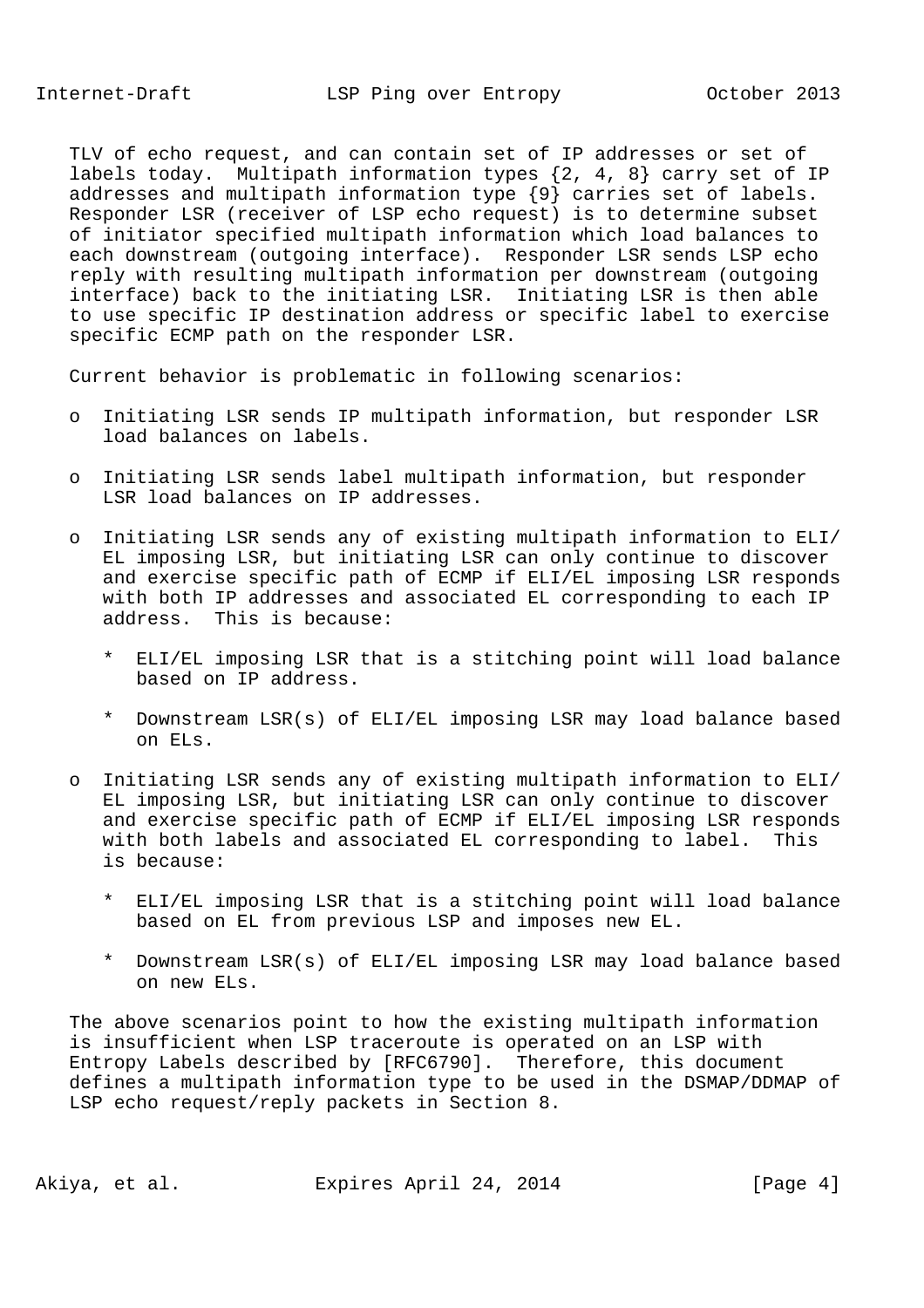In addition, responder LSR can reply with empty multipath information if no IP address set or label set from received multipath information matched load balancing to a downstream. Empty return is also possible if initiating LSR sends multipath information of one type, IP address or label, but responder LSR load balances on the other type. To disambiguate between the two results, this document introduces new flags in the DSMAP/DDMAP TLV to allow responder LSR to describe the load balance technique being used.

 It is required that all LSRs along the LSP understand new flags as well as new multipath information type. It is also required that initiating LSR can select both IP destination address and label to use on transmitting LSP echo request packets. Two additional DS Flags are defined for the DSMAP and DDMAP TLVs in Section 7.

### 3. Multipath Type 9

 [RFC4379] defined multipath type {9} for tracing of LSPs where label based load-balancing is used. However, as pointed out in [RFC6790], the procedures for using this type are incomplete. First, the specific location of the label was not defined. What was assumed, but not spelled out, was that the presence of multipath type {9} meant the responder should act as if the payload of the received packet were non-IP and that the bottom-of-stack label should be replaced by the values indicated by multipath type {9} to determine their respective out-going interfaces.

 Further, with the introduction of [RFC6790], entropy labels may now appear anywhere in a label stack.

 This section defines to which labels multipath type {9} can apply. Additionally it defines procedures for tracing pseudowires and flow aware pseudowires. These procedures pertain to the use of multipath information type {9} as well as type {10}.

 Section 6 defines a new FEC-Stack sub-TLV to indicate and entropy label. Multipath type {9} applies exclusively to this sub-TLV. Any LSP Ping message containing a DD-MAP or DS-MAP with multipath type {9} MUST include an EL\_FEC at the bottom of the FEC-Stack.

 When an MPLS echo request message is received containing a FEC-Stack with an EL-FEC at the bottom of the FEC stack and is not preceded by an entropy label, the responder must behave (for load balancing purposes) as if the first word of the message were a Pseudowire Control Word.

 In order to trace a non-FAT pseudowire, instead of including the appropriate PW-FEC in the FEC-Stack, an EL-FEC is included. Tracing

Akiya, et al. Expires April 24, 2014 [Page 5]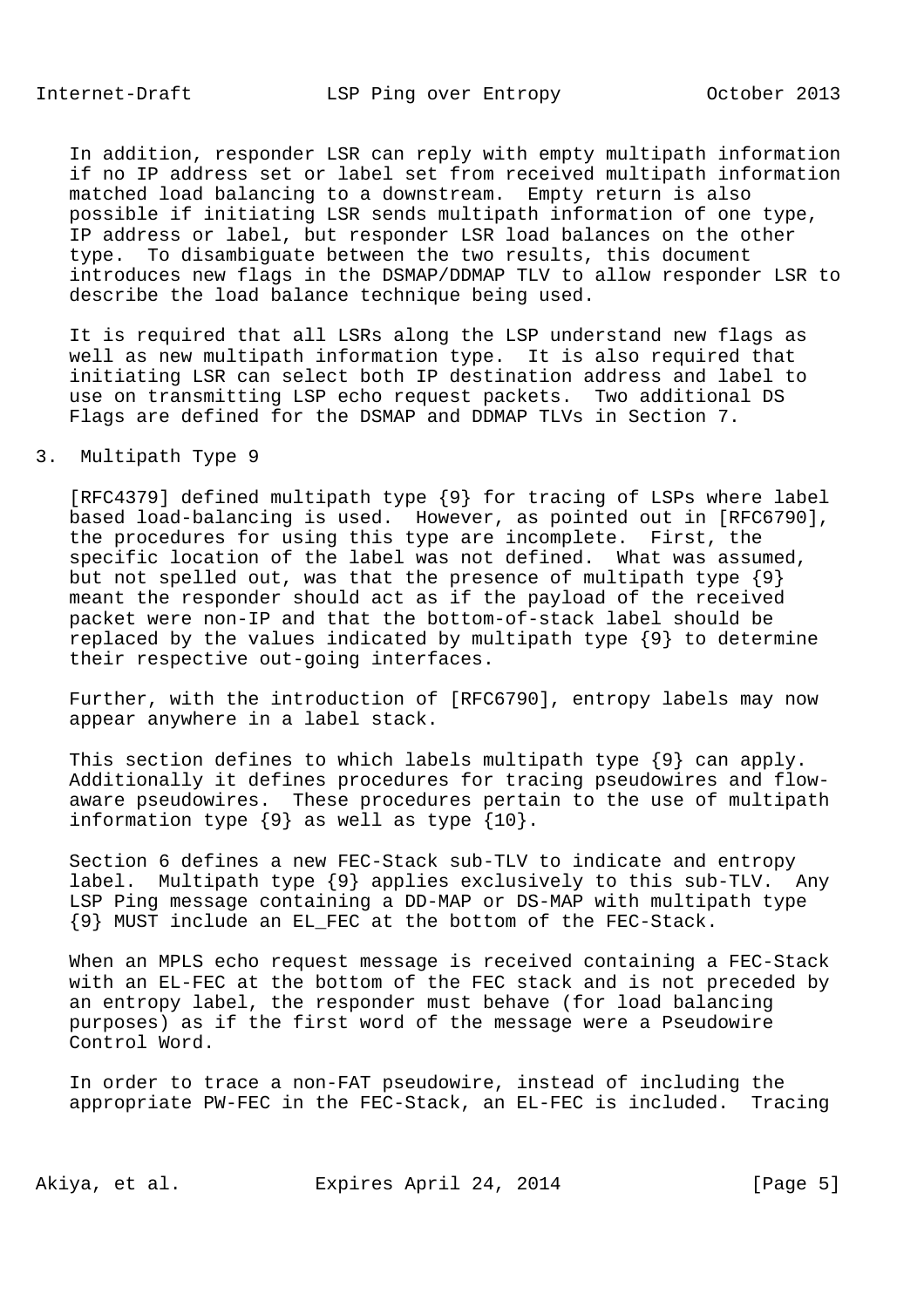in this way will cause compliant routers to return the proper outgoing interface. Note that this procedure only traces to the end of the MPLS transport LSP (e.g. LDP and/or RSVP). To actually verify the PW-FEC or in the case of a MS-PW, to determine the next pseudowire label value, the initiator MUST repeat that step of the trace, (i.e., repeating the TTL value used) but with the FEC-Stack modified to contain the appropriate PW-FEC.

 In order to trace a FAT pseudowire, the initiator includes an EL-FEC at the bottom of the FEC-Stack and pushes the appropriate PW-FEC onto the FEC-Stack.

4. Initiating LSR Procedures

 In order to facilitate the flow of the following text we speak in terms of a boolean called EL\_LSP maintained by the initiating LSR. This value controls the multipath information type to be used in transmitted echo request packets. When the initiating LSR is transmitting an echo request packet with DSMAP/DDMAP with a non-zero multipath information type, then EL\_LSP boolean MUST be consulted to determine the multipath information type to use.

 In addition to procedures described in [RFC4379] as updated by Section 3 and [RFC6424], initiating LSR MUST operate with following procedures.

- o When initiating LSR is IP based load balancer (not imposing ELI/ EL), initialize EL\_LSP=False.
- o When initiating LSR imposes ELI/EL, initialize EL\_LSP=True.
- o When initiating LSR is transmitting non-zero multipath information type:

 If (EL\_LSP) initiating LSR MUST use multipath information type {10}.

 Else initiating LSR MUST use multipath information type {2, 4, 8, 9}.

- o When initiating LSR is transmitting multipath information type {10}, both "IP Multipath Information" and "Label Multipath Information" MUST be included, and "IP Associated Label Multipath Information" MUST be omitted (NULL).
- o When initiating LSR receives echo reply with {L=0, E=1} in DS flags with valid contents, set EL\_LSP=True.

Akiya, et al. Expires April 24, 2014 [Page 6]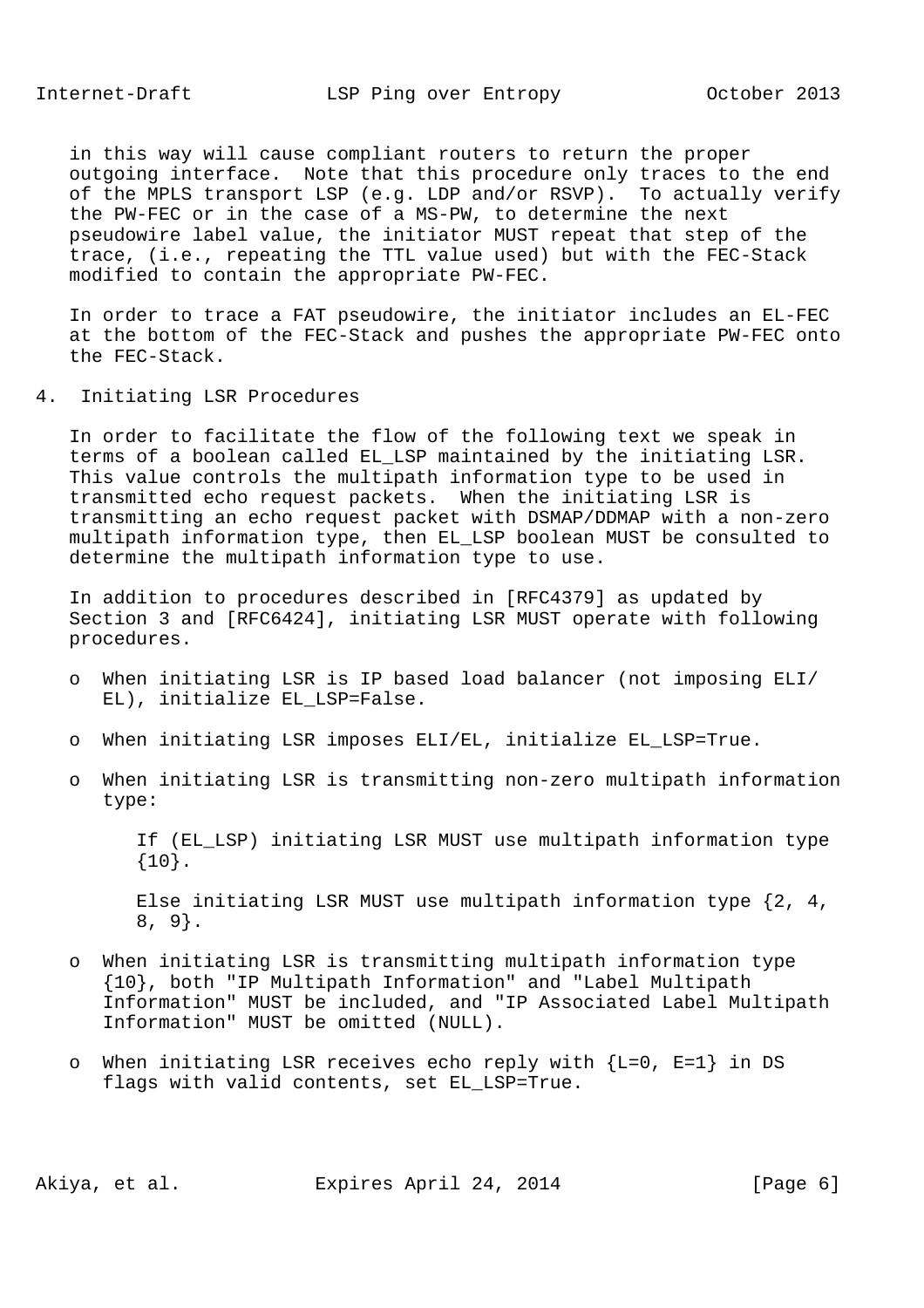In following conditions, initiating LSR may have lost the ability to exercise specific ECMP paths. Initiating LSR MAY continue with "best effort".

- o Received echo reply contains empty multipath information.
- o Received echo reply contains {L=0, E=<any>} DS flags, but does not contain IP multipath information.
- o Received echo reply contains {L=1, E=<any>} DS flags, but does not contain label multipath information.
- o Received echo reply contains  ${L = *any* > , E = 1}$  DS flags, but does not contain associated label multipath information.
- o IP multipath information types {2, 4, 8} sent, and received echo reply with  ${L=1, E=0}$  in DS flags.
- o Multipath information type {10} sent, and received echo reply with multipath information type other than {10}.
- 5. Responder LSR Procedures

 Common Procedures: Responder LSR receiving LSP echo request packet with multipath information type {10} MUST validate following contents. Any deviation MUST result in responder LSR to consider the packet as malformed and return code 1 (Malformed echo request received) in LSP echo reply packet.

- o IP multipath information MUST be included.
- o Label multipath information MUST be included.
- o IP associated label multipath information MUST be omitted (NULL).

 Following subsections describe expected responder LSR procedures when echo reply is to include DSMAP/DDMAP TLVs, based on local load balance technique being employed. In case responder LSR performs deviating load balance techniques per downstream basis, appropriate procedures matching to each downstream load balance technique MUST be operated.

- 5.1. IP Based Load Balancer & Not Imposing ELI/EL
	- o Responder MUST set  ${L=0, E=0}$  in DS flags.
	- o If multipath information type  $\{2, 4, 8\}$  is received, responder MUST comply with [RFC4379]/[RFC6424].

Akiya, et al. Expires April 24, 2014 [Page 7]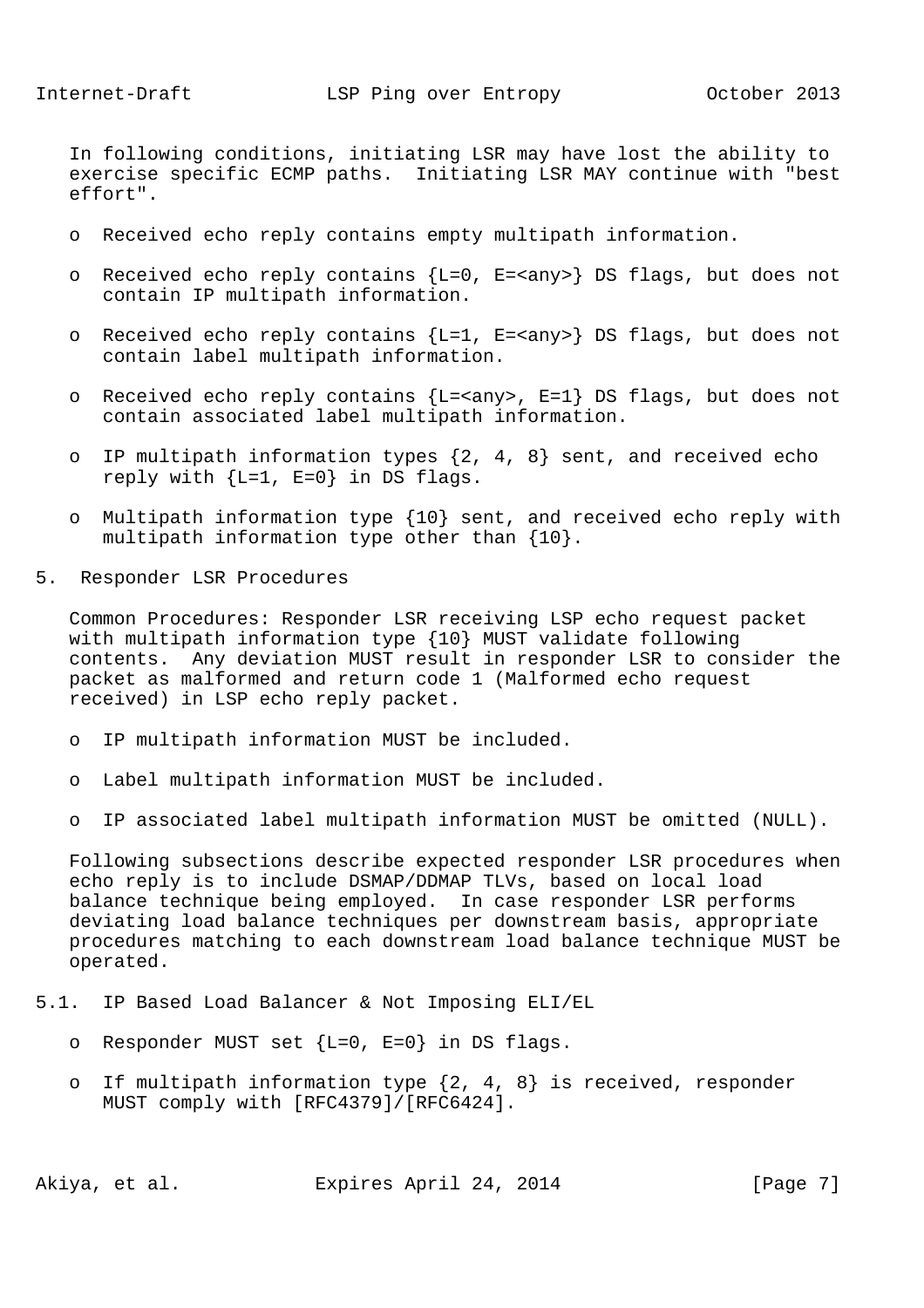- o If multipath information type {9} is received, responder MUST reply with multipath type {0}.
- o If multipath information type {10} is received, responder MUST reply with multipath information type {10}. "Label Multipath Information" and "Associated Label Multipath Information" sections MUST be omitted (NULL). If no matching IP address is found, then "IPMultipathType" field MUST be set to multipath information type {0} and "IP Multipath Information" section MUST also be omitted (NULL). If at least one matching IP address is found, then "IPMultipathType" field MUST be set to appropriate multipath information type {2, 4, 8} and "IP Multipath Information" section MUST be included.
- 5.2. IP Based Load Balancer & Imposing ELI/EL
	- o Responder MUST set  ${L=0, E=1}$  in DS flags.
	- o If multipath information type {9} is received, responder MUST reply with multipath type {0}.
	- o If multipath type {2, 4, 8, 10} is received, responder MUST respond with multipath type {10}. "Label Multipath Information" section MUST be omitted (NULL). IP address set specified in received IP multipath information MUST be used to determine the returning IP/Label pairs. If received multipath information type was {10}, received "Label Multipath Information" sections MUST NOT be used to determine the associated label portion of returning IP/ Label pairs. If no matching IP address is found, then "IPMultipathType" field MUST be set to multipath information type {0} and "IP Multipath Information" section MUST be omitted (NULL). In addition, "Assoc Label Multipath Length" MUST be set to 0, and "Associated Label Multipath Information" section MUST also be omitted (NULL). If at least one matching IP address is found, then "IPMultipathType" field MUST be set to appropriate multipath information type {2, 4, 8} and "IP Multipath Information" section MUST be included. In addition, "Associated Label Multipath Information" section MUST be populated with list of labels corresponding to each IP address specified in "IP Multipath Information" section. "Assoc Label Multipath Length" MUST be set to appropriate value.
- 5.3. Label Based Load Balancer & Not Imposing ELI/EL
	- o Responder MUST set  ${L=1, E=0}$  in DS flags.
	- o If multipath information type {2, 4, 8} is received, responder MUST reply with multipath type  $\{0\}$ .

Akiya, et al. Expires April 24, 2014 [Page 8]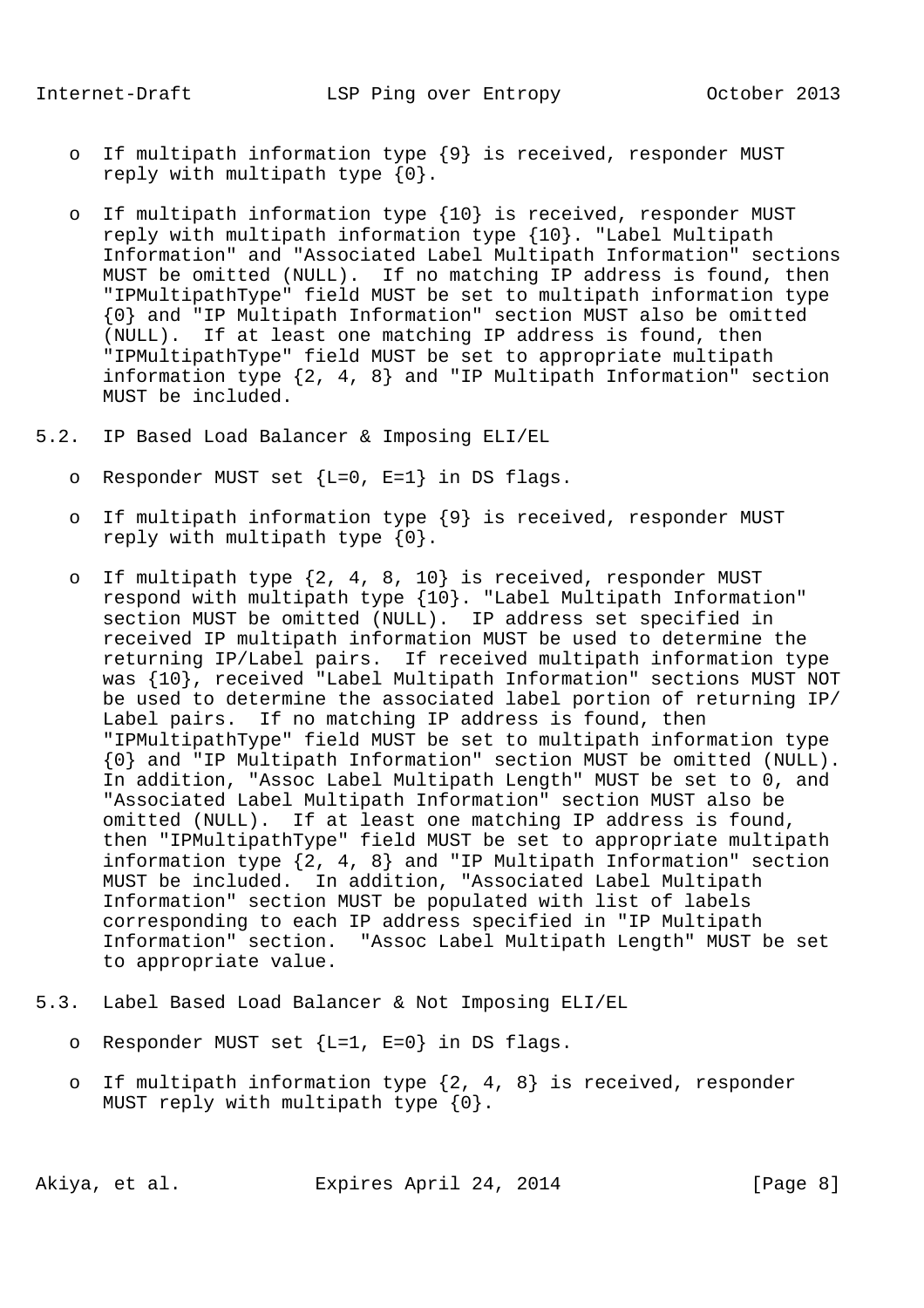- o If multipath information type {9} is received, responder MUST comply with [RFC4379] /[RFC6424] as updated by Section 3.
- o If multipath information type {10} is received, responder MUST reply with multipath information type {10}. "IP Multipath Information" and "Associated Label Multipath Information" sections MUST be omitted (NULL). If no matching label is found, then "LbMultipathType" field MUST be set to multipath information type {0} and "Label Multipath Information" section MUST also be omitted (NULL). If at least one matching label is found, then "LbMultipathType" field MUST be set to appropriate multipath information type {9} and "Label Multipath Information" section MUST be included.
- 5.4. Label Based Load Balancer & Imposing ELI/EL
	- o Responder MUST set  ${L=1, E=1}$  in DS flags.
	- o If multipath information type {2, 4, 8} is received, responder MUST reply with multipath type {0}.
	- o If multipath type {9, 10} is received, responder MUST respond with multipath type {10}. "IP Multipath Information" section MUST be omitted (NULL). Label set specified in received label multipath information MUST be used to determine the returning Label/Label pairs. If received multipath information type was {10}, received "Label Multipath Information" sections MUST NOT be used to determine the associated label portion of returning Label/Label pairs. If no matching label is found, then "LbMultipathType" field MUST be set to multipath information type {0} and "Label Multipath Information" section MUST be omitted (NULL). In addition, "Assoc Label Multipath Length" MUST be set to 0, and "Associated Label Multipath Information" section MUST also be omitted (NULL). If at least one matching label is found, then "LbMultipathType" field MUST be set to appropriate multipath information type {9} and "Label Multipath Information" section MUST be included. In addition, "Associated Label Multipath Information" section MUST be populated with list of labels corresponding to each label specified in "Label Multipath Information" section. "Assoc Label Multipath Length" MUST be set to appropriate value.
- 5.5. FAT MS-PW Stitching LSR

 MS-PW stitching LSR that xconnects flow-aware pseudowires behaves in one of two ways:

Akiya, et al. Expires April 24, 2014 [Page 9]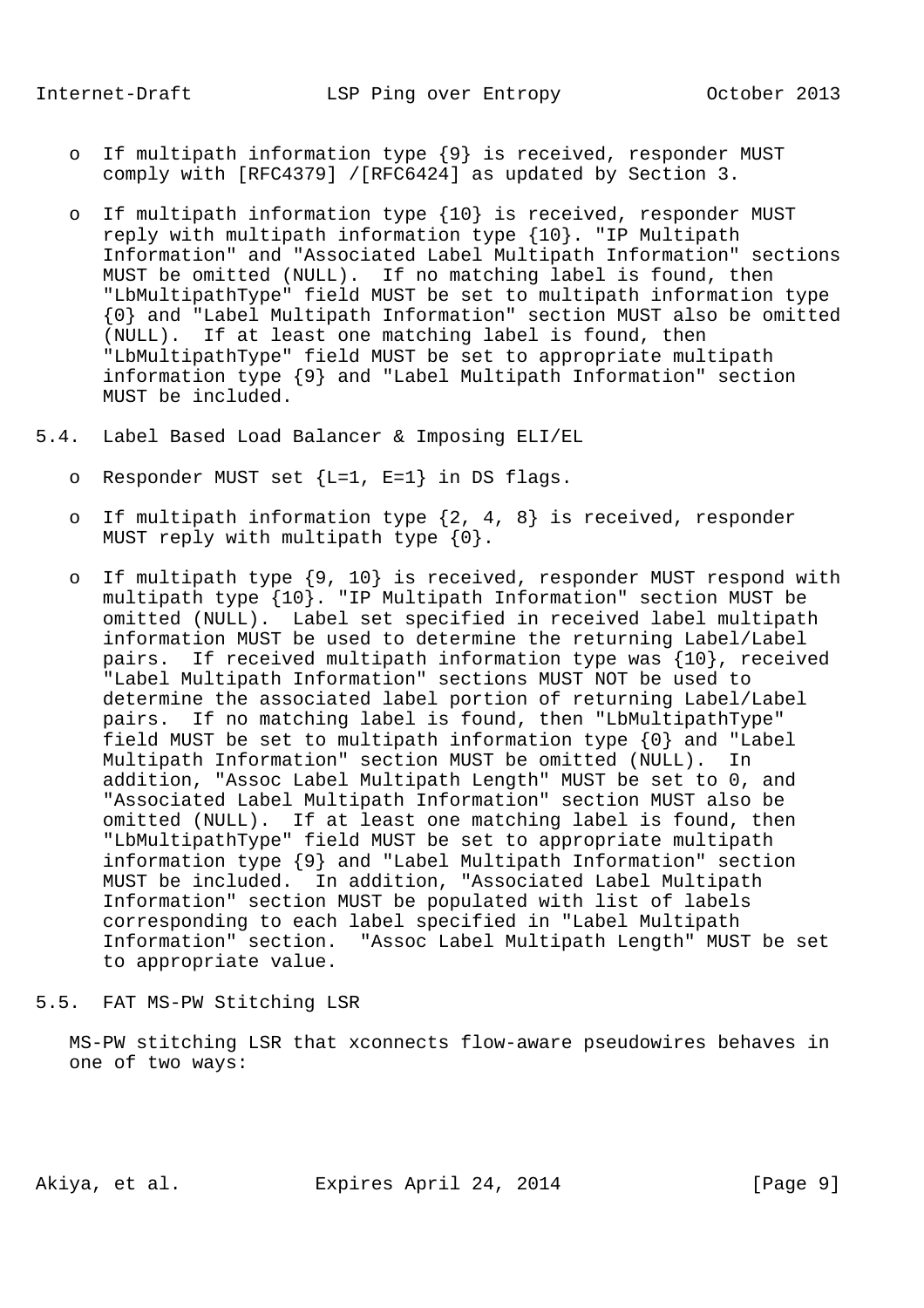- o Load balances on previous flow label, and carries over same flow label. For this case, stitching LSR is to behave as procedures described in Section 5.3.
- o Load balances on previous flow label, and replaces flow label with newly computed. For this case, stitching LSR is to behave as procedures described in Section 5.4.
- 6. Entropy Label FEC

 Entropy Label Indicator (ELI) is a reserved label that has no explicit FEC associated, and has label value 7 assigned from the reserved range. Use Nil FEC as Target FEC Stack sub-TLV to account for ELI in a Target FEC Stack TLV.

 Entropy Label (EL) is a special purpose label with label value being discretionary (i.e. label value may not be from the reserved range). For LSP verification mechanics to perform its purpose, it is necessary for a Target FEC Stack sub-TLV to clearly describe EL, particularly in the scenario where label stack does not carry ELI (ex: FAT-PW [RFC6391]). Therefore, this document defines a EL FEC to allow a Target FEC Stack sub-TLV to be added to the Target FEC Stack to account for EL.

The Length is 4. Labels are 20-bit values treated as numbers.

 $0$  1 2 3 0 1 2 3 4 5 6 7 8 9 0 1 2 3 4 5 6 7 8 9 0 1 2 3 4 5 6 7 8 9 0 1 +-+-+-+-+-+-+-+-+-+-+-+-+-+-+-+-+-+-+-+-+-+-+-+-+-+-+-+-+-+-+-+-+  $|\hspace{.1cm} \text{MBZ} \hspace{.1cm} |\hspace{.1cm}$ +-+-+-+-+-+-+-+-+-+-+-+-+-+-+-+-+-+-+-+-+-+-+-+-+-+-+-+-+-+-+-+-+

 Label is the actual label value inserted in the label stack; the MBZ fields MUST be zero when sent and ignored on receipt.

7. DS Flags: L and E

 Two flags, L and E, are added in DS Flags field of the DSMAP/DDMAP TLVs. Both flags MUST NOT be set in echo request packets when sending, and ignored when received. Zero, one or both new flags MUST be set in echo reply packets.

DS Flags

--------

 0 1 2 3 4 5 6 7 +-+-+-+-+-+-+-+-+

Akiya, et al. Expires April 24, 2014 [Page 10]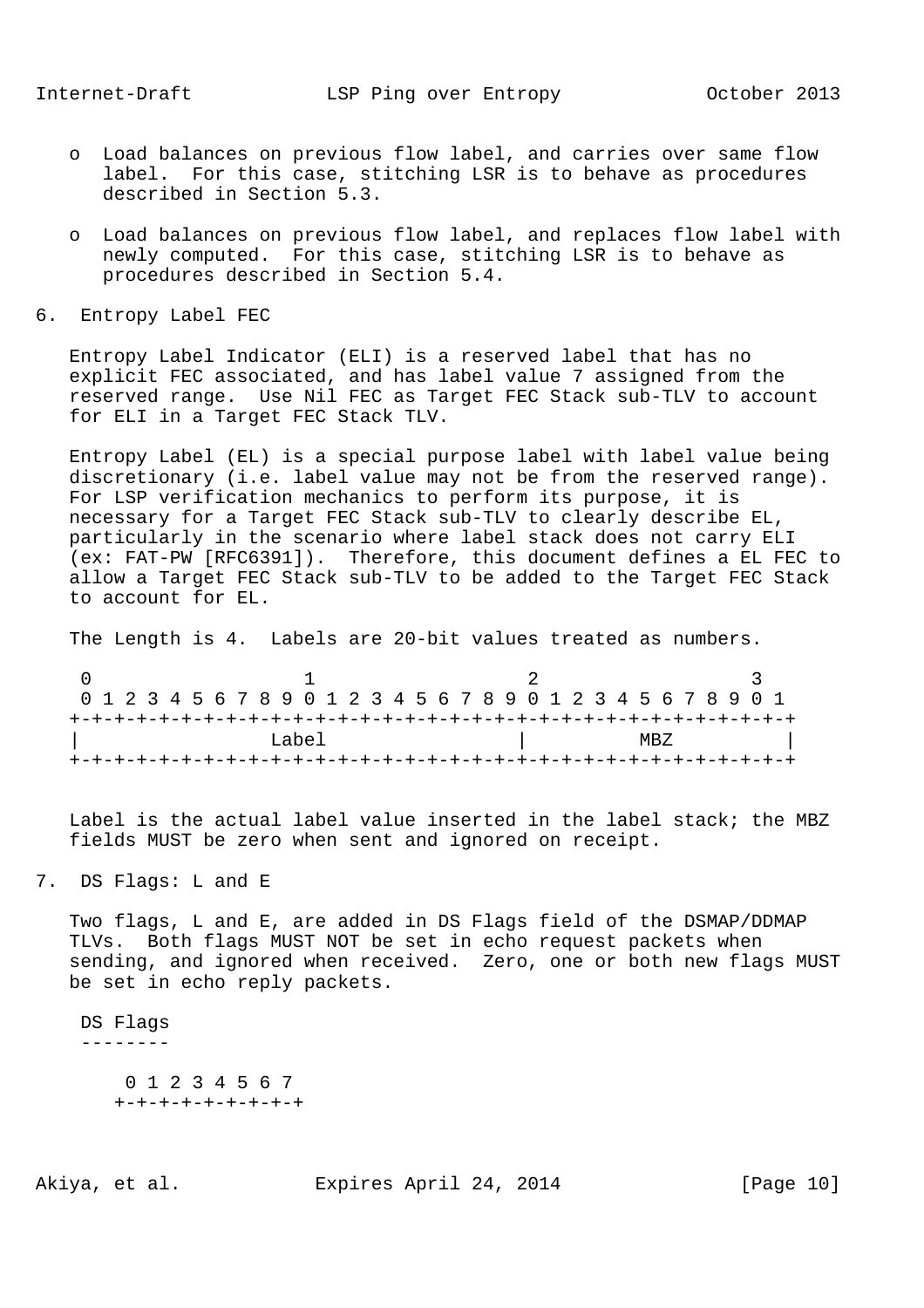| MBZ |L|E|I|N| +-+-+-+-+-+-+-+-+

 Flag Name and Meaning ---- ----------------

- L Label based load balance indicator This flag MUST be set to zero in the echo request. LSR which performs load balancing on a label MUST set this flag in the echo reply. LSR which performs load balancing on IP MUST NOT set this flag in the echo reply.
- E ELI/EL imposer indicator This flag MUST be set to zero in the echo request. LSR which imposes ELI/EL MUST set this flag in the echo reply. LSR which does not impose ELI/EL MUST NOT set this flag in the echo reply.

 Two flags result in four load balancing techniques which echo reply generating LSR can indicate:

- o {L=0, E=0} LSR load balances based on IP and does not impose ELI/ EL.
- $\circ$  {L=0, E=1} LSR load balances based on IP and imposes ELI/EL.
- o {L=1, E=0} LSR load balances based on label and does not impose ELI/EL.
- $\circ$   $\{L=1, E=1\}$  LSR load balances based on label and imposes ELI/EL.

8. New Multipath Information Type: 10

 One new multipath information type is added to be used in DSMAP/DDMAP TLVs. New multipath type has value of 10.

| Key Type |                  | Multipath Information           |
|----------|------------------|---------------------------------|
|          |                  |                                 |
|          | IP and label set | IP addresses and label prefixes |

 Multipath type 10 is comprised of three sections. One section to describe IP address set. One section to describe label set. One section to describe another label set which associates to either IP address set or label set specified in the other section.

Akiya, et al. Expires April 24, 2014 [Page 11]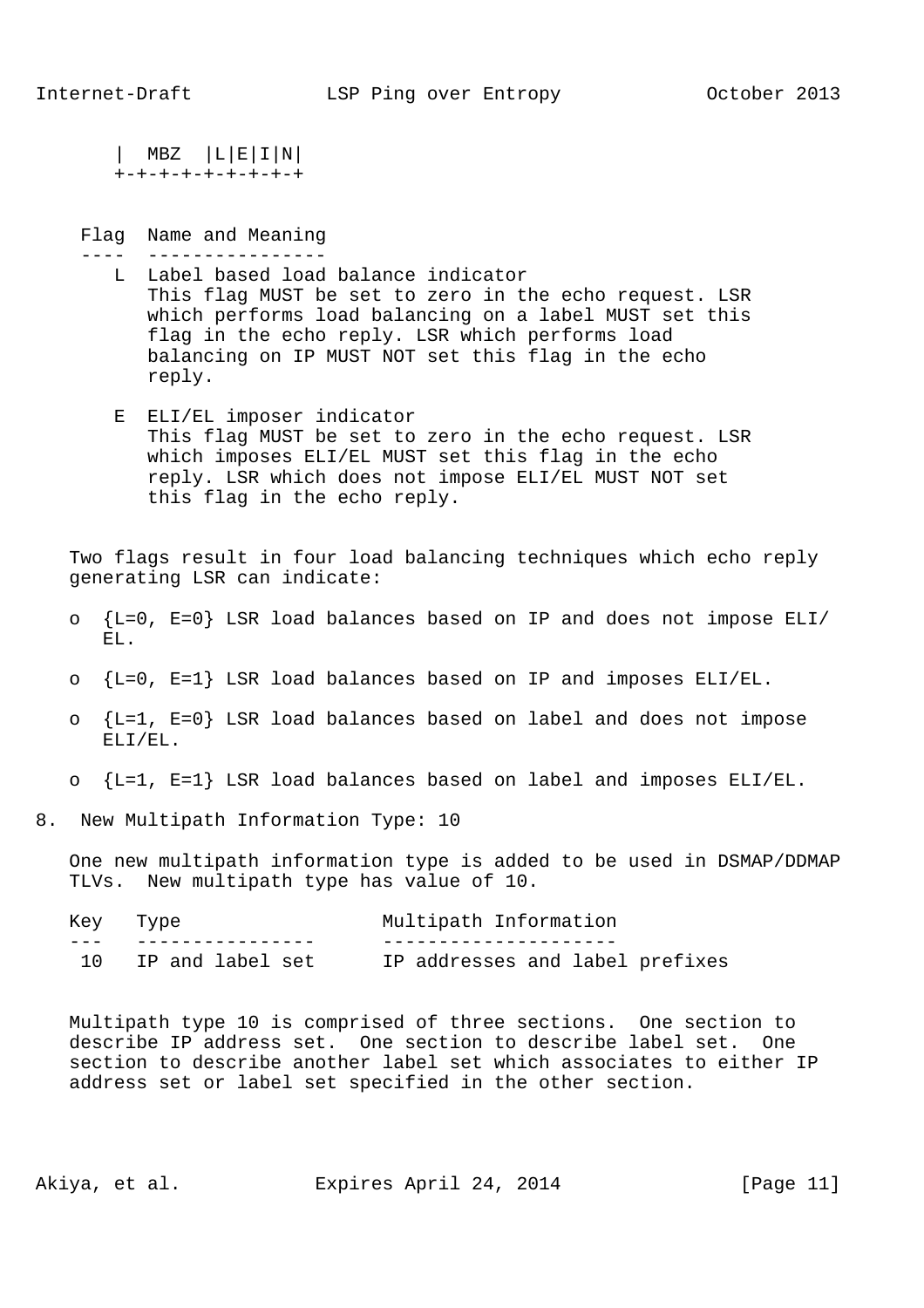Multipath information type 10 has following format:

 $0$  1 2 3 0 1 2 3 4 5 6 7 8 9 0 1 2 3 4 5 6 7 8 9 0 1 2 3 4 5 6 7 8 9 0 1 +-+-+-+-+-+-+-+-+-+-+-+-+-+-+-+-+-+-+-+-+-+-+-+-+-+-+-+-+-+-+-+-+ |IPMultipathType| Reserved(MBZ) | IP Multipath Length | +-+-+-+-+-+-+-+-+-+-+-+-+-+-+-+-+-+-+-+-+-+-+-+-+-+-+-+-+-+-+-+-+  $\sim$   $\sim$ | (IP Multipath Information) ˜ ˜ +-+-+-+-+-+-+-+-+-+-+-+-+-+-+-+-+-+-+-+-+-+-+-+-+-+-+-+-+-+-+-+-+ |LbMultipathType| Reserved(MBZ) | Label Multipath Length | +-+-+-+-+-+-+-+-+-+-+-+-+-+-+-+-+-+-+-+-+-+-+-+-+-+-+-+-+-+-+-+-+ ˜ ˜ | (Label Multipath Information) | ˜ ˜ +-+-+-+-+-+-+-+-+-+-+-+-+-+-+-+-+-+-+-+-+-+-+-+-+-+-+-+-+-+-+-+-+ | Reserved(MBZ) | Assoc Label Multipath Length | +-+-+-+-+-+-+-+-+-+-+-+-+-+-+-+-+-+-+-+-+-+-+-+-+-+-+-+-+-+-+-+-+ ˜ ˜ | (Associated Label Multipath Information) | ˜ ˜ +-+-+-+-+-+-+-+-+-+-+-+-+-+-+-+-+-+-+-+-+-+-+-+-+-+-+-+-+-+-+-+-+

o IP Multipath Information

 This section reuses IP multipath information from [RFC4379]. Specifically, values  $\{0, 2, 4, 8\}$  can be used.

o Label Multipath Information

 This section reuses label multipath information from [RFC4379]. Specifically, values  $\{0, 9\}$  can be used.

o Associated Label Multipath Information

 "Assoc Label Multipath Length" is a 16 bit field of multipath information which indicates length in octets of the associated label multipath information.

 "Associated Label Multipath Information" is a list of labels with each label described in 24 bits. This section MUST be omitted (NULL) in an MPLS Echo Request message. A midpoint which imposes ELI/EL labels SHOULD include "Assoc Label Multipath Information" in its MPLS Echo Reply message, along with either "IP Multipath Information" or "Label Multipath Information". Each specified associated label described in

Akiya, et al. Expires April 24, 2014 [Page 12]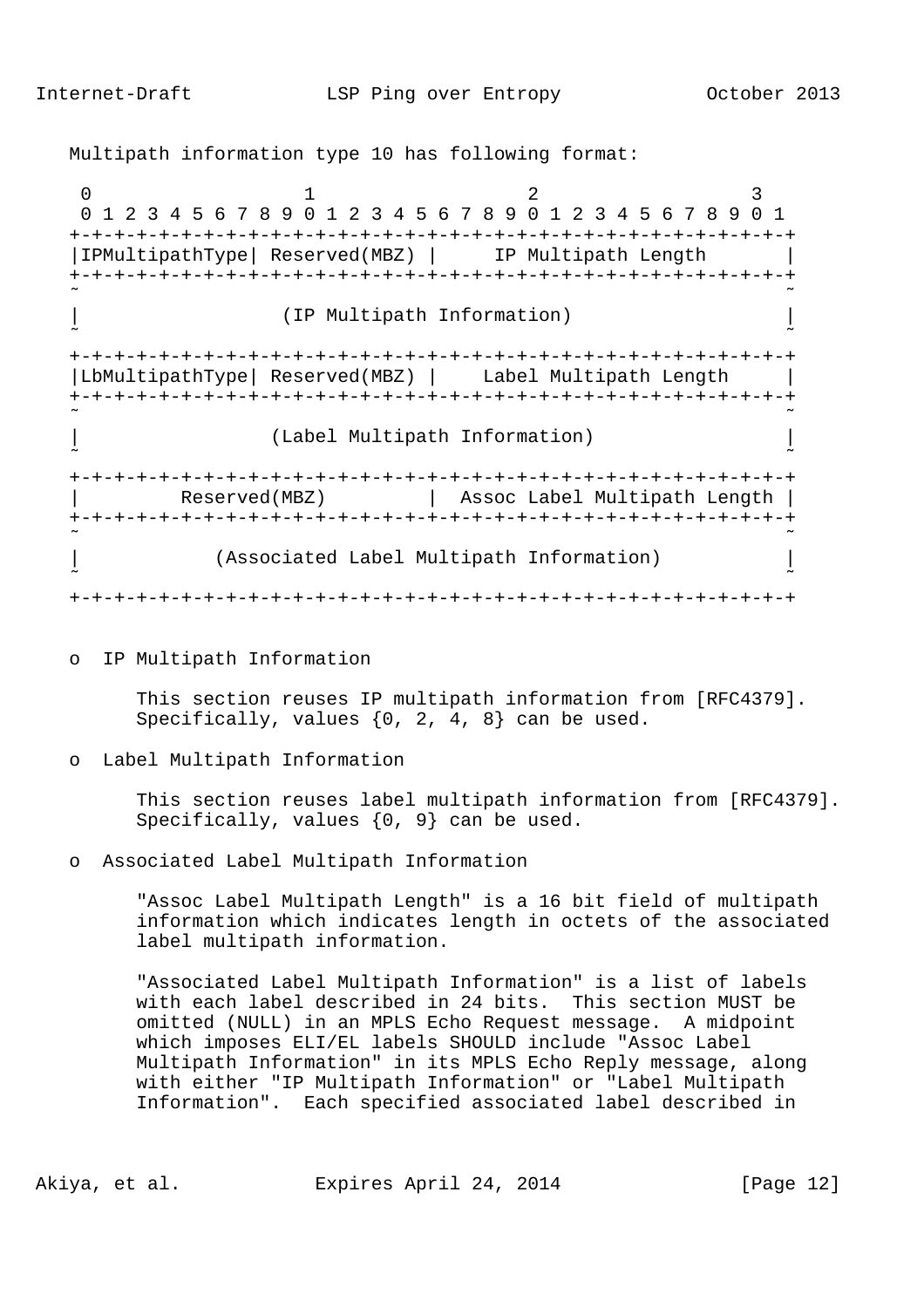this section maps to specific IP address OR label described in the "IP Multipath Information" section or "Label Multipath Information" section. For example, if 3 IP addresses are specified in the "IP Multipath Information" section, then there MUST be 3 labels described in this section. First label maps to the lowest IP address specified, second label maps to the second lowest IP address specified and third label maps to the third lowest IP address specified.

9. Unsupported Cases

 There are couple of scenarios where LSP path tracing mechanics are not supported in this draft revision.

- o When one or more LSP transit node(s) performs label based load balancing on a label that is not bottom-of-stack label when Entropy Label Indicator is not included.
- o When one or more LSP transit node(s) performs label based load balancing on a label other than Entropy Label when Entropy Label Indicator and Entropy Label pair is included.
- 10. Security Considerations

 Beyond those specified in [RFC4379], [RFC6424] and [RFC6790], there are no further security measured required.

- 11. IANA Considerations
- 11.1. DS Flags

DS flags ... not maintained by IANA. Should it be?

11.2. Multipath Information Types

 Multipath information types ... not maintained by IANA. Should it be?

11.3. Entropy Label FEC

 IANA is requested to assign a new sub-TLV from the "Sub-TLVs for TLV Types 1 and 16" section from "TLVs" sub-registry within the "Multi- Protocol Label Switching (MPLS) Label Switched Paths (LSPs) Ping Parameters" registry.

 Following value appears to be next available sub-TLV value. Requesting IANA to allow specified value as early allocation.

Akiya, et al. Expires April 24, 2014 [Page 13]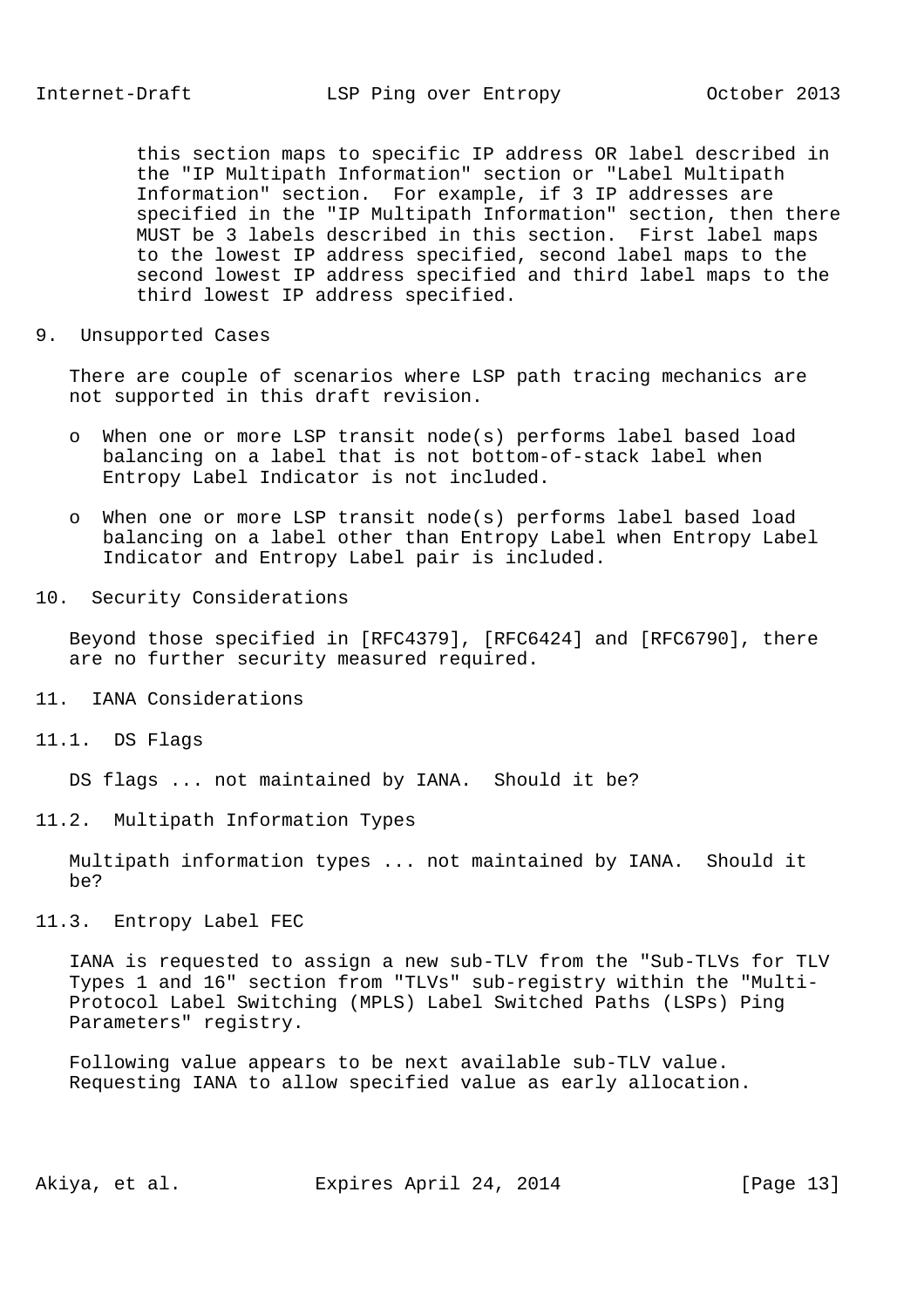| Value Meaning        | Reference     |
|----------------------|---------------|
|                      |               |
| 26 Entropy Label FEC | this document |

12. Acknowledgements

TBD

13. Contributing Authors

 Nagendra Kumar Cisco Systems Email: naikumar@cisco.com

- 14. References
- 14.1. Normative References
	- [RFC2119] Bradner, S., "Key words for use in RFCs to Indicate Requirement Levels", BCP 14, RFC 2119, March 1997.
	- [RFC4379] Kompella, K. and G. Swallow, "Detecting Multi-Protocol Label Switched (MPLS) Data Plane Failures", RFC 4379, February 2006.
	- [RFC6790] Kompella, K., Drake, J., Amante, S., Henderickx, W., and L. Yong, "The Use of Entropy Labels in MPLS Forwarding", RFC 6790, November 2012.
- 14.2. Informative References
	- [I-D.ravisingh-mpls-el-for-seamless-mpls] Singh, R., Shen, Y., and J. Drake, "Entropy label for seamless MPLS", draft-ravisingh-mpls-el-for-seamless mpls-00 (work in progress), February 2013.
	- [RFC6391] Bryant, S., Filsfils, C., Drafz, U., Kompella, V., Regan, J., and S. Amante, "Flow-Aware Transport of Pseudowires over an MPLS Packet Switched Network", RFC 6391, November 2011.
	- [RFC6424] Bahadur, N., Kompella, K., and G. Swallow, "Mechanism for Performing Label Switched Path Ping (LSP Ping) over MPLS Tunnels", RFC 6424, November 2011.

Authors' Addresses

Akiya, et al. Expires April 24, 2014 [Page 14]